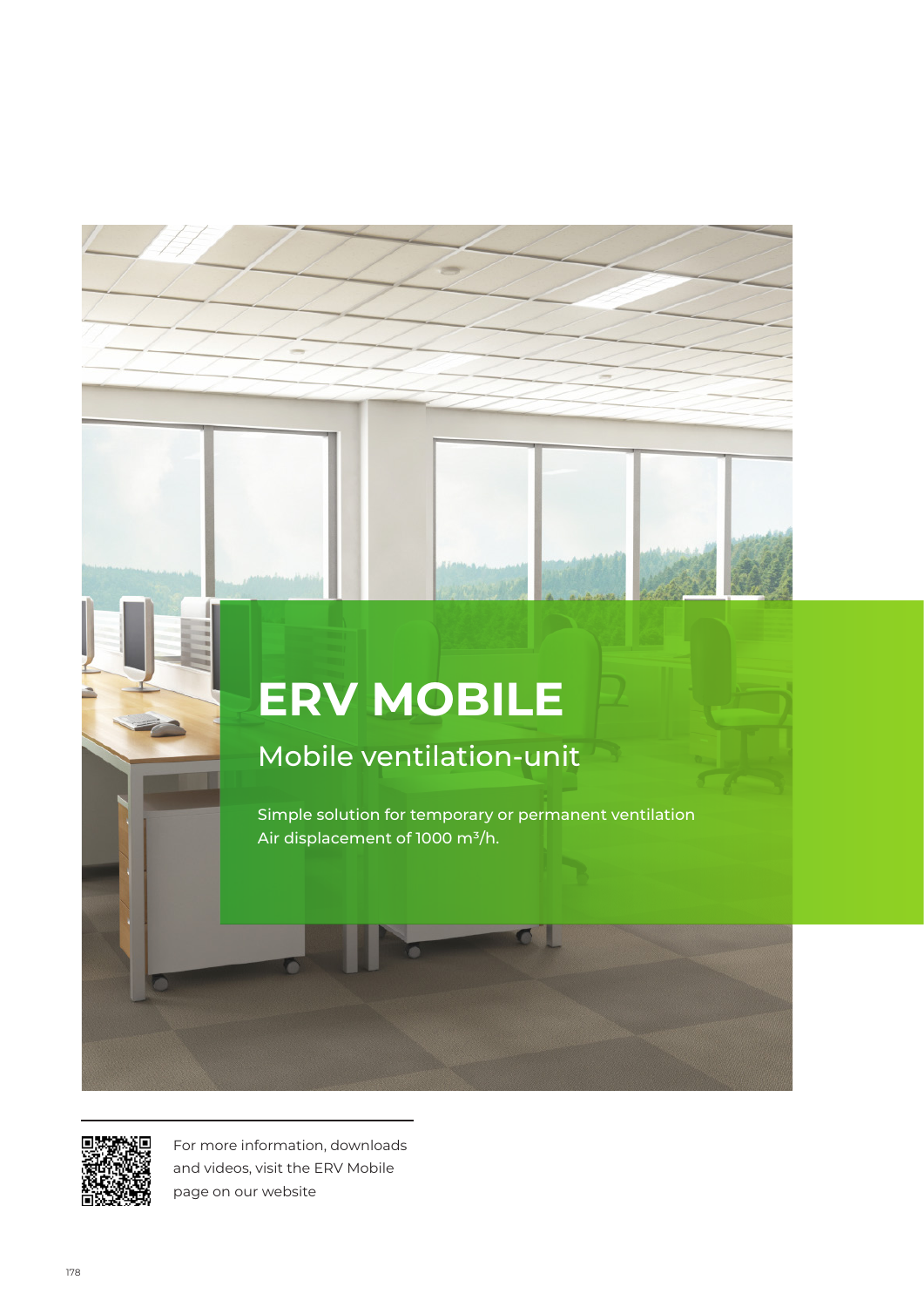#### Ventilation / Recirculation



### **Simple solution for temporary or permanent effective ventilation**

To quickly and easily provide rooms with effective ventilation, Mark has developed the ERV MOBILE. This mobile ventilation unit has the interior of a Mark ERV 1000 and a housing painted in RAL 9010.

This mobile heat recovery unit is the ideal solution for energy efficient ventilation and a comfortable indoor climate.

The ERV MOBILE fits through all common doors and is equipped with wheels for easy movement and is therefore very suitable for schools, nurseries, offices, churches and other public spaces.

For central heat recovery, please refer to the Mark AIRSTREAM.

#### **Product features**

- High efficiency for optimal air comfort
- No condensation drain required
- Removable wheels
- Equipped with wired Touch control
- Delivered ready to plug
- Exchange of heat and moisture
- Energy-saving BLDC motor with 10 speeds
- Innovative high efficiency counter flow exchanger
- Low weight
- Indoor installation
- Automatic bypass, intelligently controlled by outside temperature
- Plug & play control, optional CO2 and humidity control function, remote control and Modbus/BMS control available
- ErP 2018 ready!